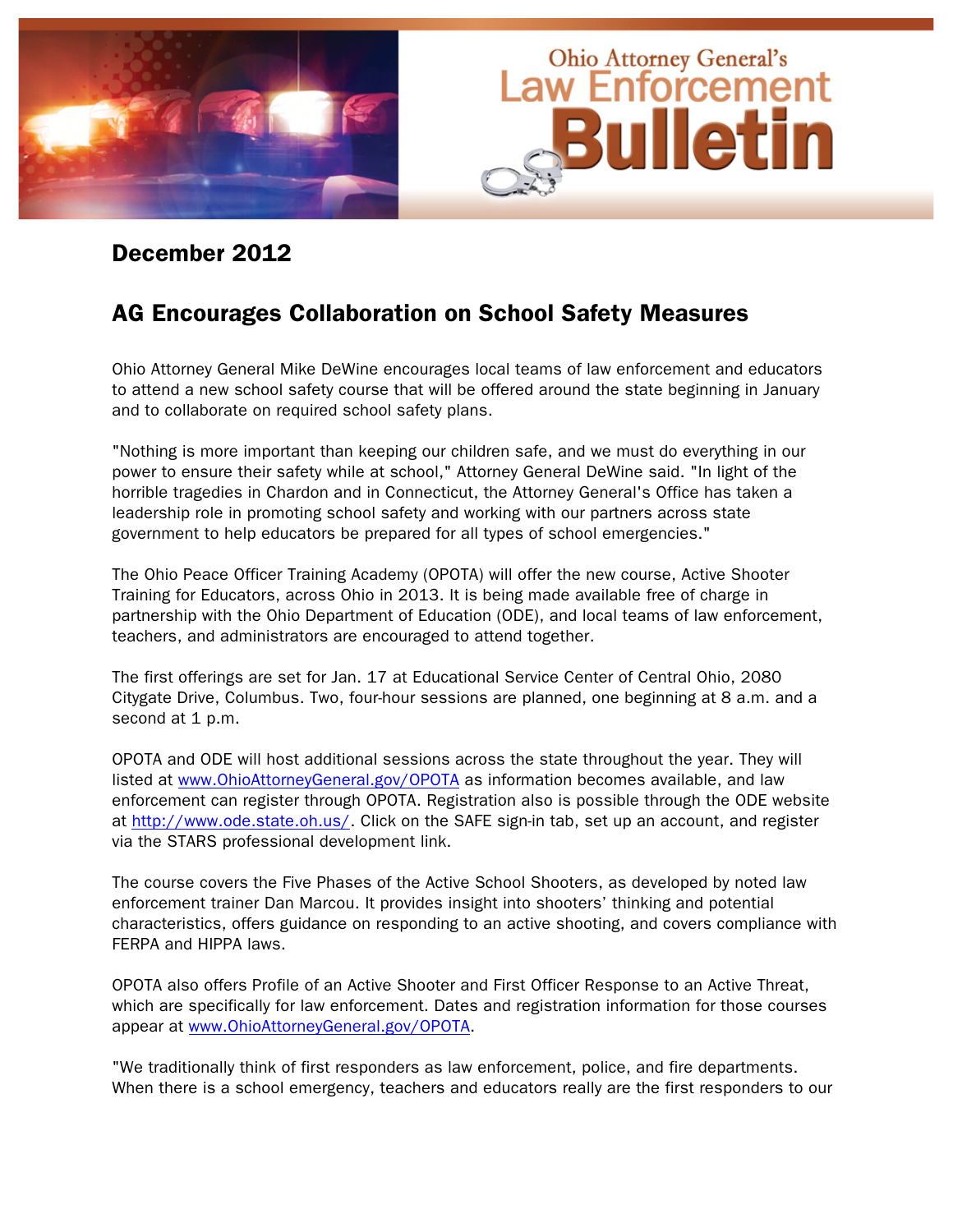children," Attorney General DeWine said. "We need to adopt a holistic approach to make sure educators are prepared for any type of emergency or threat."

Earlier this year, Attorney General DeWine formed the Attorney General's School Safety Task Force, made up of educators, school associations, local law enforcement, and other first responders. The Attorney General plans to expand the group in partnership with ODE, the Ohio School Boards Association, the Buckeye Association of School Administrators, and the Ohio Association of School Business Officials following conversations in the aftermath of the recent Connecticut school shooting.

The Attorney General released a copy of the guidelines the task force created to help Ohio schools comply with a state requirement to submit building plans and a school safety plan to his office. The guidelines can serve as a template for schools to create or update their plans. A copy of the guidelines can be found [here](http://cl.publicaster.com/ClickThru.aspx?pubids=177%7c75202%7c22849%7c6835&digest=tzin7n93%2fgwGp9wg16HSnw&sysid=1) and at www.OHLEG.org.

Ohio Revised Code Section 3313.536 requires the board of education of each city, exempted village, and local school district and the governing authority of each chartered nonpublic school to file a comprehensive school safety plan and floor plan for each school building under the board's or governing authority's control. This information, once filed with the Ohio Attorney General's Office, is available to law enforcement through the Ohio Law Enforcement Gateway.

The Attorney General's Office also took these steps in recent months to enhance school safety:

- Bureau of Criminal Investigation agents and local law enforcement from Chardon offered training at the 2012 Law Enforcement Conference.
- OPOTA has offered free Profile of an Active Shooter and Single Officer Response to Active Shooter trainings to law enforcement, with additional offerings scheduled for 2013.
- OPOTA has offered mobile simulators to bring training on shooting scenarios to local law enforcement agencies.
- In July, the Attorney General and the Department of Education co-sponsored the School Safety Summit, attended by more than 200 educators.

#### Trending in the Courts

The U.S. Supreme Court is considering two cases of interest to the criminal justice community this term. Decisions are expected by mid-2013.

#### Maryland v. King

In this case, the court will answer the question of whether the Fourth Amendment permits warrantless collection and analysis of DNA from a felony arrestee, solely for use in investigating other offenses, without individualized suspicion.

In 2009, Alonzo Jay King Jr. was arrested for assault. Police collected his DNA and placed it in the statewide database. While he was awaiting trial on the assault, King's DNA profile generated a match to a DNA sample collected from a 2003 unsolved rape. The match gave police probable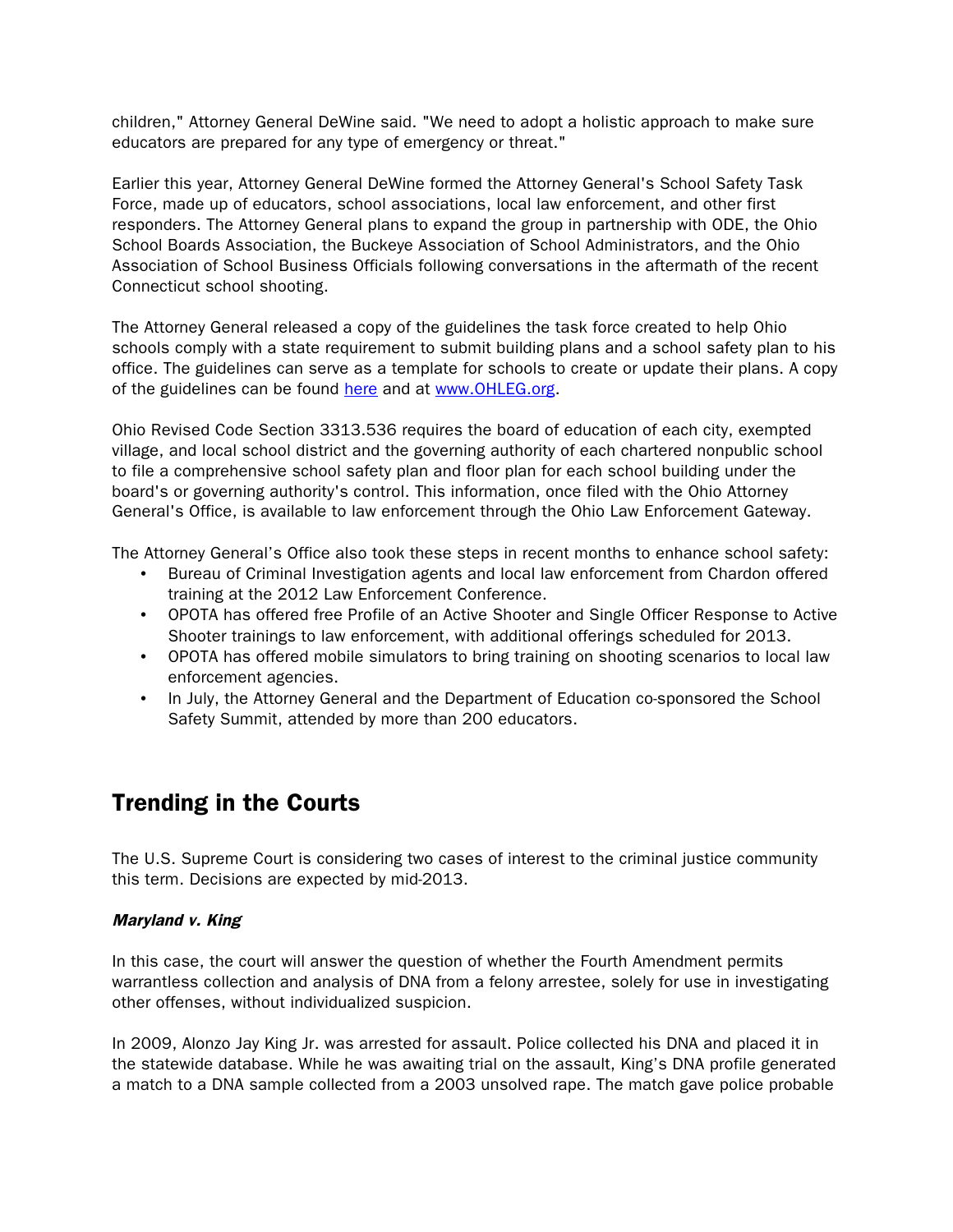cause to indict King for rape, and he was convicted and sentenced to life in prison on the rape charge, and King challenged the collection of his DNA while he was an arrestee.

Maryland extended its DNA sampling law in 2008 to require sampling of those arrested and not yet convicted. Maryland's highest court reversed King's conviction, holding that collecting a DNA sample from an arrestee was unconstitutional as applied to King. However, the federal government and 24 of the 50 states, including Ohio, have similar DNA sampling laws.

The Supreme Court released an order allowing police to continue collecting DNA samples from arrestees while it considers the issue, which has pitted law enforcement interests against privacy concerns.

#### Bailey v. United States

More than 30 years ago, in *Michigan v. Summers*, the U.S. Supreme Court held that when police officers execute a search warrant at a home, they may detain a resident until the search is completed. The question before the Supreme Court now is whether peace officers may detain an individual while executing a search warrant when the individual left the vicinity of his home before the warrant was executed.

In 2005, officers had a no-knock search warrant for Chunon Bailey's apartment. While conducting surveillance before executing the warrant, the officers saw Bailey come out of the apartment, get into a car, and drive away. They decided not to detain him on the scene, fearing they might alert someone in the apartment to their presence and jeopardize potential evidence inside. About a mile down the road, the officers stopped Bailey's car, ordered him to get out, and frisked him. They didn't find any weapons, but they seized Bailey's keys from his pants pocket and questioned him. Officers told him that he was being detained incident to the execution of the search warrant and drove him back to the apartment. They arrested Bailey after finding guns and drugs in the apartment.

The Second Circuit Court held that, under *Michigan v. Summers*, the officers could detain Bailey incident to executing the search warrant even though he was detained away from his home because he was in close proximity and the detention occurred as soon as practicable. The lower court noted that the officers' decision to wait until Bailey had driven out of view of the home before detaining him was reasonable given their concern for officer safety and the potential of alerting other possible occupants of the home.

# State v. Platt — Twelfth District Court of Appeals (Brown, Butler, Clermont, Clinton, Fayette, Madison, Preble, and Warren counties), Nov. 13, 2012

**Question:** Does a peace officer violate a suspect's Fifth Amendment right if the officer does not inform the suspect that anything he says will be used *against him* in a court of law?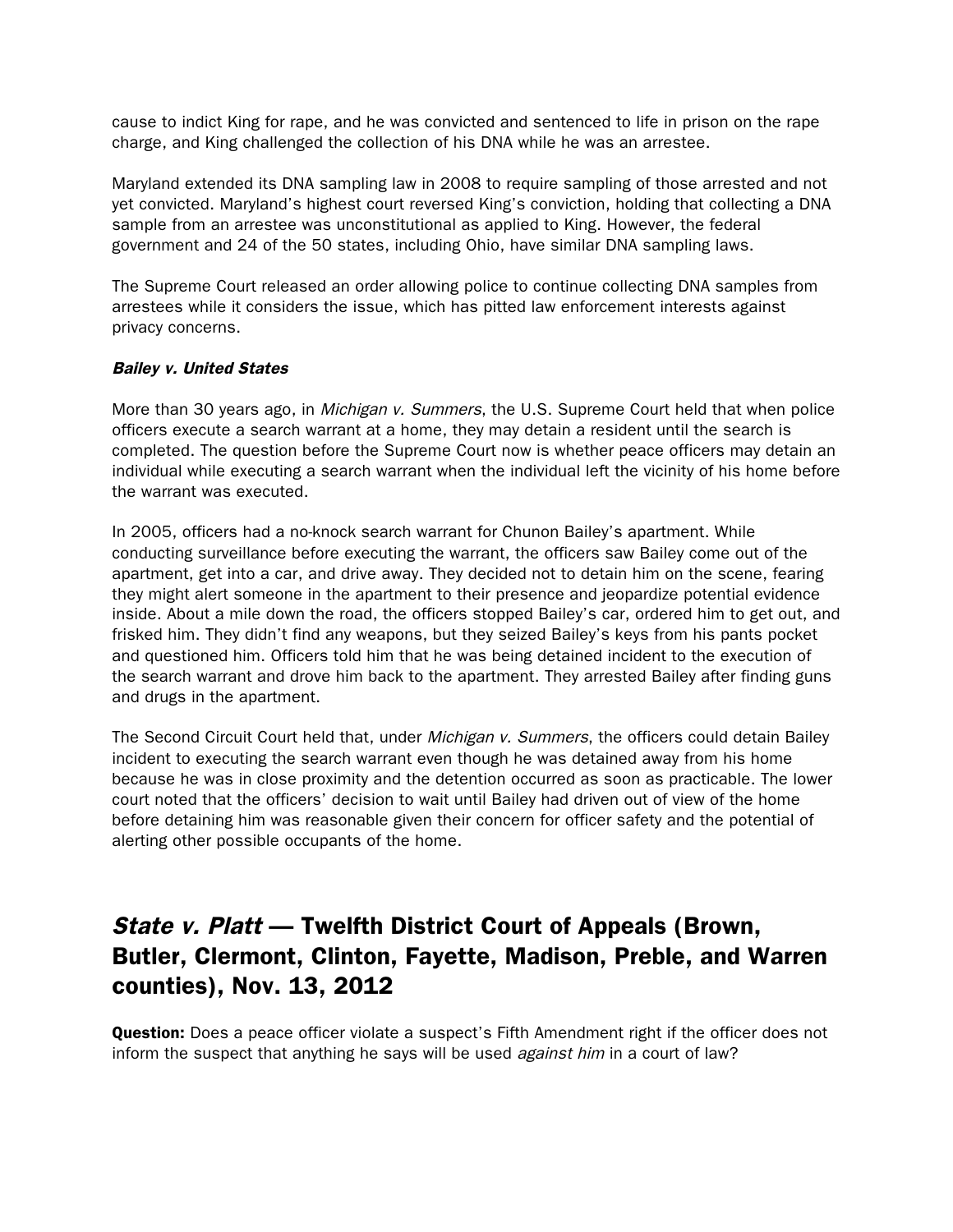**Quick Answer:** No, as long as the suspect is told the substance of his constitutional rights, there is no need to issue a *Miranda* warning verbatim.

**Facts:** When defendant Phillip Platt was arrested, the interrogating detective advised him of his Miranda rights, but he failed to explicitly tell him that any statement he made could be used "against him." The interrogation was videotaped, and as the detective advised Platt of his Miranda rights, the detective can be heard saying, "This is the Miranda card and this says that I warn you I am a police officer. You have the right to remain silent and anything you say can and will be used in a court of law." Platt filed a motion to suppress statements he made based on a Miranda violation.

Why this case is important: The court held that the detective's *Miranda* warning was constitutionally sufficient. There is no rigid rule that requires the content of the Miranda warnings given be the precise language contained in the *Miranda* opinion. Here, Platt was informed of the substance of his rights, that any statement he made could be used in a court of law. Platt could have readily inferred that any statement given to the investigators could be used against him.

Keep in mind: It is important that officers give the substance of all the *Miranda* rights, but failing to use certain "magic words" don't give defendants a "Get Out of Jail Free Card."

Visit the [Twelfth District Court of Appeals](http://www.supremecourt.ohio.gov/rod/docs/pdf/12/2012/2012-ohio-5240.pdf) website to read the entire opinion.

# State v. Miller — Second District Court of Appeals (Champaign, Clark, Darke, Greene, Miami, and Montgomery counties), Nov. 9, 2012

**Question:** If peace officers attempt a "knock-and-talk" but the occupant immediately slams the door and refuses to talk, do the officers have any authority to issue commands to the occupant?

Quick Answer: No. Without a search warrant, the officers have no authority to command the occupants to open the door or to open it themselves.

**Facts:** Police officers received multiple complaints of drug activity occurring at a house. The complaints alleged that numerous cars were seen stopping at the house for a short period of time and that an individual frequently left the house on a bicycle and returned a short time later. Four or five officers decided to conduct a knock-and-talk at the house. When they knocked on the door, one of the occupants opened the door. After the officers identified themselves, the occupant closed the front door and locked it. The officers continued knocking and announcing their presence for another 30 to 45 seconds when another occupant, Antonio Miller, partially opened the door. The lead officer looked inside the home and saw a digital scale and two plastic baggies containing marijuana on the coffee table. The officer entered the house and seized the marijuana and scale. Miller filed a motion to suppress based on the seizure and warrantless entry.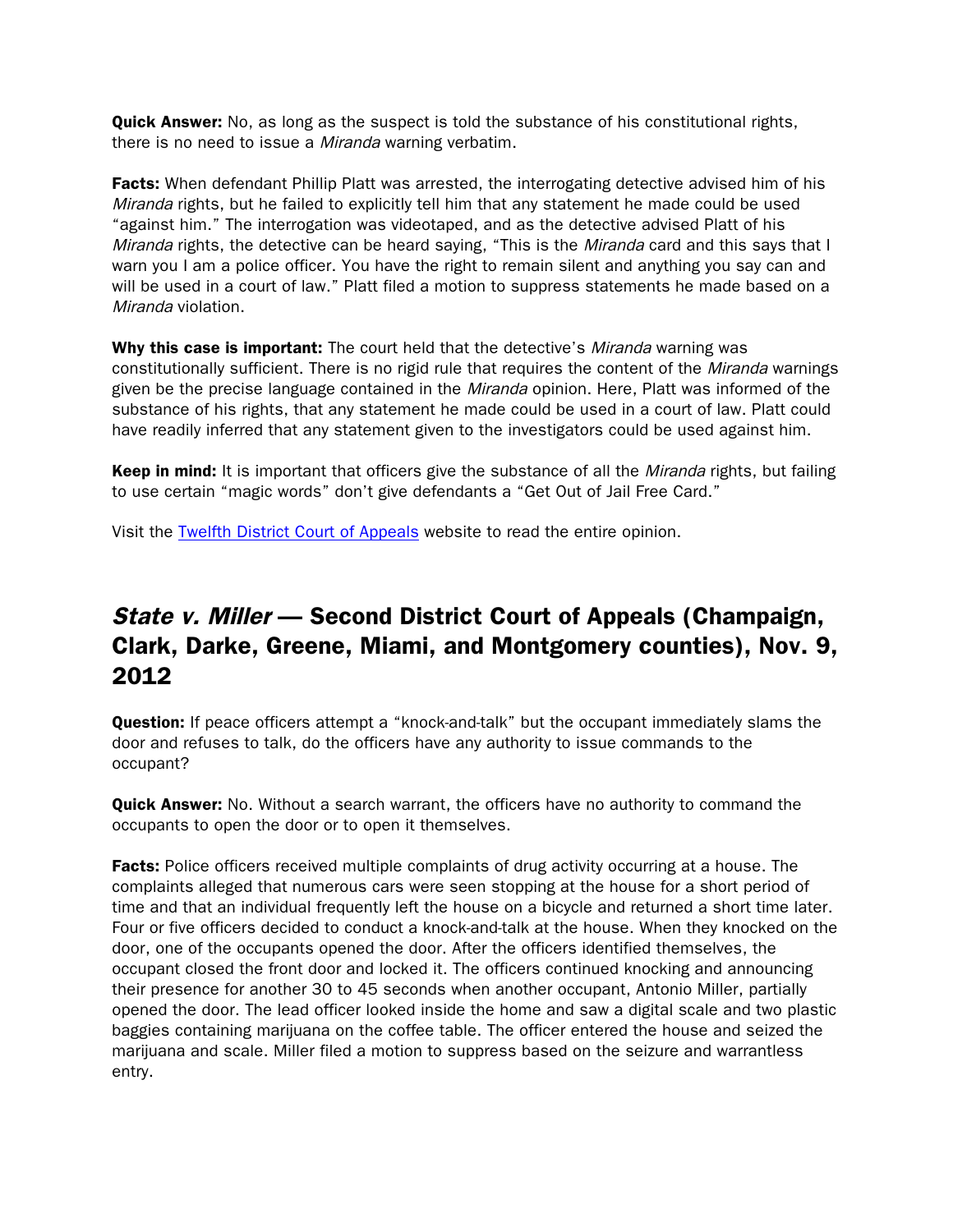Why this case is important: This court found that when the first occupant decided to shut the door on police and then lock it, he unequivocally communicated to the officers that he didn't want to speak with them or answer any of their questions. Police officers are permitted to engage in consensual encounters with suspects, such as the knock-and-talk, without violating the Fourth Amendment. Here, the occupant was under no obligation to speak with or allow the officers to enter the home, and therefore was entitled to close the door and lock it. But knockand-talks become coercive if an officer asserts his authority, refuses to leave, or otherwise makes the people inside feel they cannot refuse to open the door. Here, when the officers continued knocking and then entered the home after Miller re-opened the door, the knock-andtalk stopped being a consensual encounter. The officers had no constitutional authority to command the occupants to speak to them or allow them inside the home without a warrant.

Keep in mind: When you knock on a door without a search warrant, you have no more rights to enter or speak to the occupants than a private citizen might have. You have essentially the same legal authority as a door-to-door vacuum cleaner salesman. And if an occupant slams the door in your face, you are pretty much out of luck.

Of course, you might make one last attempt by saying something like, "Hey, we'd just like to talk to you." That could be seen as still merely seeking a consensual discussion. But in this case, four or five officers in tactical police gear stood around the front door as one officer continued to knock and say "Police" for up to 45 seconds. If you have more questions about when a knockand-talk crosses the line from consensual to coercive, consult your legal counsel.

Visit the [Second District Court of Appeals](http://www.supremecourt.ohio.gov/rod/docs/pdf/2/2012/2012-ohio-5206.pdf) website to read the entire opinion.

### State v. Powell — Second District Court of Appeals (Champaign, Clark, Darke, Greene, Miami, and Montgomery counties), Nov. 2, 2012

**Question:** Is a suspect's consent to search freely and voluntarily given when law enforcement doesn't read a consent to search form verbatim?

**Quick Answer:** Yes, as long as the form is explained to the suspect, and it's signed freely, the consent is freely and voluntarily given.

**Facts:** At about 5:15 a.m., a detective went to defendant Christopher Powell's residence to investigate a recent tip regarding marijuana thought to be on the premises. The detective was accompanied by four or five other detectives and deputies; one of the deputies was in uniform, while the other officers were in plain clothes. The officers drove a total of four vehicles, including two cruisers, to Powell's home. They knocked on Powell's door, and he answered after several minutes. Powell had been sleeping, but he let the officers inside his home after the detective explained that he had received a complaint about marijuana being grown and preserved on the property. The detective told Powell that the tip concerned an unattached garage on the property and that the officers needed to take a look. But he also told Powell that, depending on what was discovered in the garage, the rest of the residence may need to be checked. The detective then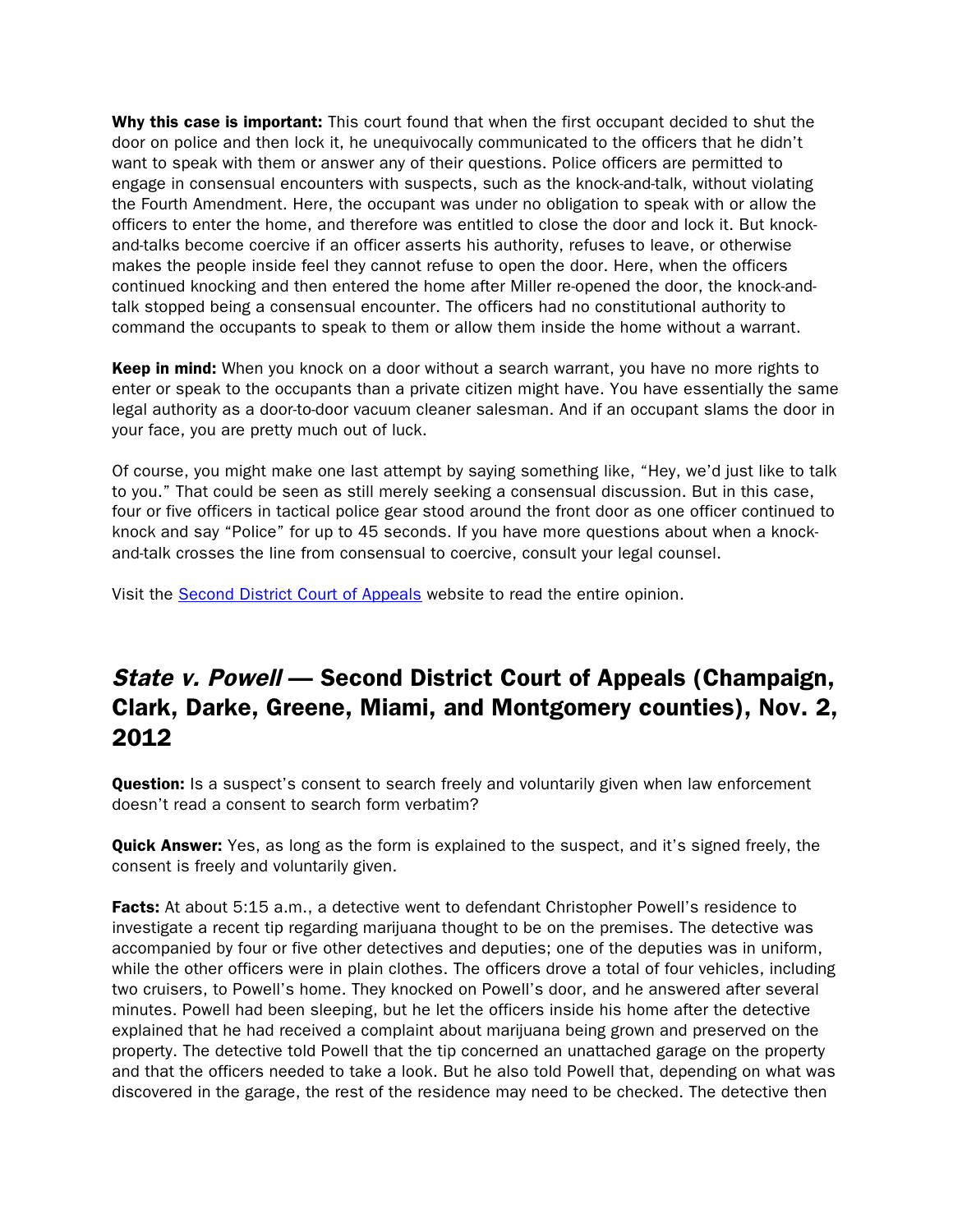explained a consent to search form. Powell signed the consent form, the detective signed it, and another officer signed it as a witness.

The officers searched the garage, finding old marijuana shake leaves. The detective then told Powell that they needed to check the back of Powell's property to make sure everything was OK. The detective shone a flashlight inside a back window of the home and saw marijuana plants hanging upside down to dry. The detective told Powell that they had to go inside and collect the marijuana, and Powell said that he understood. Powell was charged with various drug crimes, and he filed a motion to suppress the fruits of the warrantless search.

Why this case is important: The court found that the consent to search form was explained to Powell before he signed it and before any search began, even though Powell alleged that he never read the form before signing it. Plus, there was no evidence that the deputies displayed any weapons or engaged in any conduct toward Powell that overcame his will. Powell's consent was not coerced based solely on the time of day, the fact that he had been asleep, his lack of experience with law enforcement officers, or the number of officers present.

Keep in mind: Consent to search must be freely and voluntarily given, and your best line of defense is the consent to search form. You should make it a practice to get the suspect to sign the form before the search if possible. That way, any other conduct that a court might construe as coercive may be offset by the consent form, as in this case.

Visit the [Second District Court of Appeals](http://www.supremecourt.ohio.gov/rod/docs/pdf/2/2012/2012-ohio-5104.pdf) website to read the entire opinion.

### State v. Roberson — Second District Court of Appeals (Champaign, Clark, Darke, Greene, Miami, and Montgomery counties), Nov. 2, 2012

**Question:** When multiple peace officers have secured the premises, may they search a suspect's luggage for a firearm without a warrant?

**Quick Answer:** No, the allegation that there is a firearm on the premises does not create exigent circumstances if the scene is secured. A warrant is needed to search.

**Facts:** Officers were dispatched for a domestic violence call. The victim told officers that the suspect, Cordero Roberson, had threatened her with a gun, and that Cordero was taking a shower. The victim explained that the gun was either with Roberson in the bathroom or in one of Roberson's two bags in the living room. The officers entered and announced their presence. They heard loud music coming from the bathroom and the sound of the shower running. The officers quickly secured the home while Roberson remained in the bathroom. While one officer watched the bathroom door with his gun drawn, another officer searched Roberson's suitcase and found a Colt .380 semiautomatic firearm. Roberson moved to suppress the gun based on the warrantless search.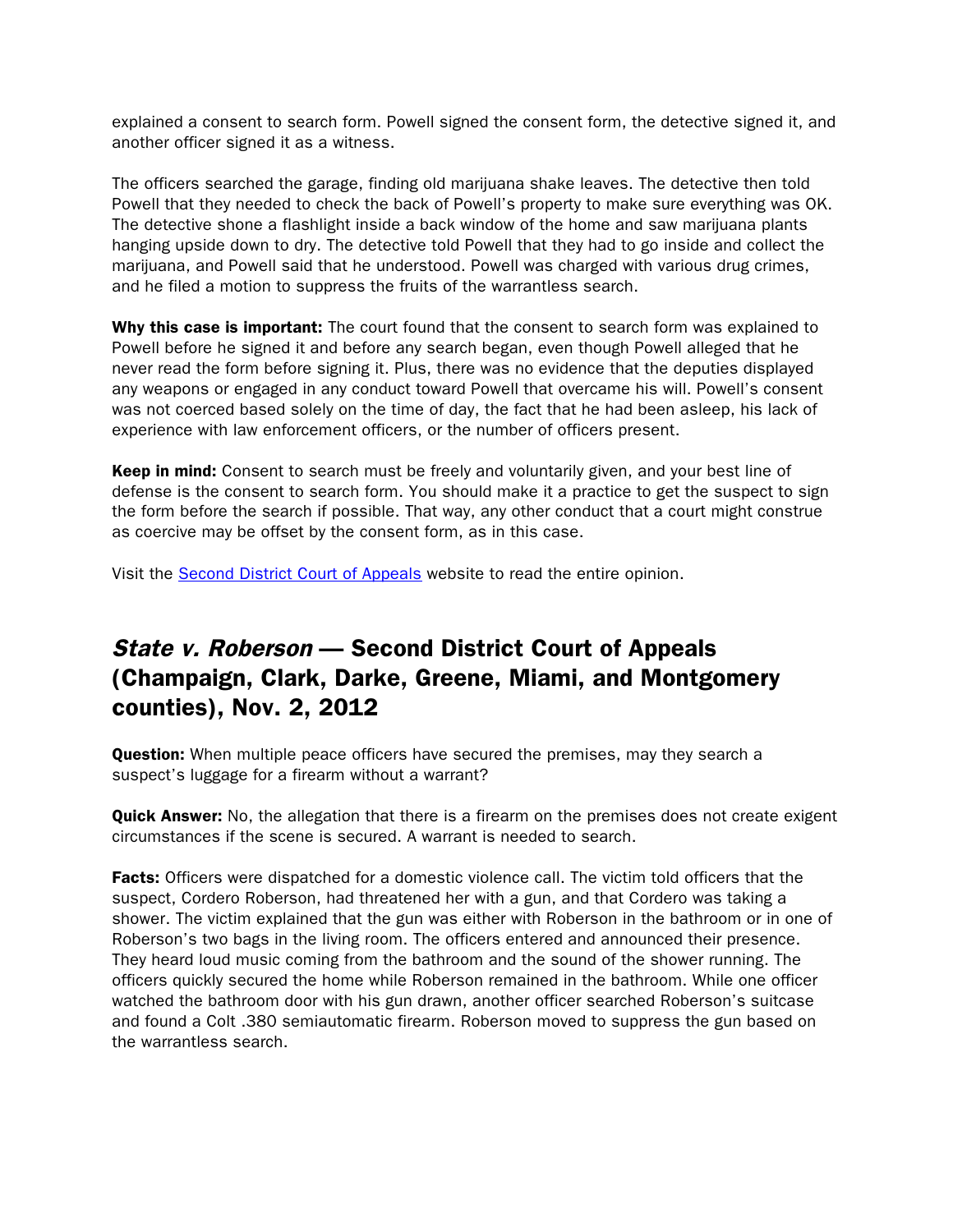Why this case is important: This court found that no exigent circumstances existed to justify the warrantless search of Roberson's suitcase. The exigent or emergency circumstances exception justifies a warrantless entry in a variety of situations, including:

- When entry into a building is necessary to protect or preserve life
- To prevent physical harm to persons or property
- To prevent the concealment or destruction of evidence
- When someone inside poses a danger to an officer's safety

Here, there was no ongoing emergency at the time of the search, as the officers had their guns drawn, the home had been secured, and the victim was safely outside. Plus, searching the suitcase would not have increased officer safety because, had the gun not been there, its whereabouts were still unknown. Once the officers secured the home, they should have called for a search warrant while continuing to secure the premises and restrict Roberson's access to the home.

**Keep in mind:** Officer safety should always be your top priority. And here, the officers did what would come naturally to anyone: They had a tip about the location of the firearm and they attempted to secure it. But once you have the scene under control, you've got to start thinking about your Fourth Amendment training before taking any further action. Since the premises were secure, there was no "potential emergency" that justified a general search.

Visit the [Second District Court of Appeals](http://www.supremecourt.ohio.gov/rod/docs/pdf/2/2012/2012-ohio-5106.pdf) website to read the entire opinion.

### State v. Garcia – Eighth District Court of Appeals (Cuyahoga County), Nov. 1, 2012

**Question:** When a peace officer in his patrol car tells a citizen to stop and talk to him, is this a consensual encounter?

**Quick Answer:** No, it's an investigatory stop for which an officer needs reasonable suspicion.

**Facts:** Around midnight, suspect San Pedro Garcia was on a bicycle talking to a friend, who was in a car stopped in the middle of the street. Police officers saw the two men, turned their patrol car around, and approached them. Garcia began to ride away from his friend's car as he saw police approach. One officer ordered Garcia to stop and asked him what was going on. As they were talking, Garcia kept reaching for the waistband of his pants. The officer exited the car and told Garcia he was going to pat him down for weapons. As the officer conducted the pat-down, he asked Garcia if he had any weapons. Garcia admitted he had a gun. The officer found a loaded handgun with an extra magazine concealed in Garcia's waistband. Garcia was charged with carrying a concealed weapon, and he filed a motion to suppress the gun based on a warrantless search.

Why this case is important: The court found that the police-citizen interaction was not a consensual encounter. A consensual encounter occurs when the police approach a person, engage in conversation, and the person remains free to walk away or not answer. Here, there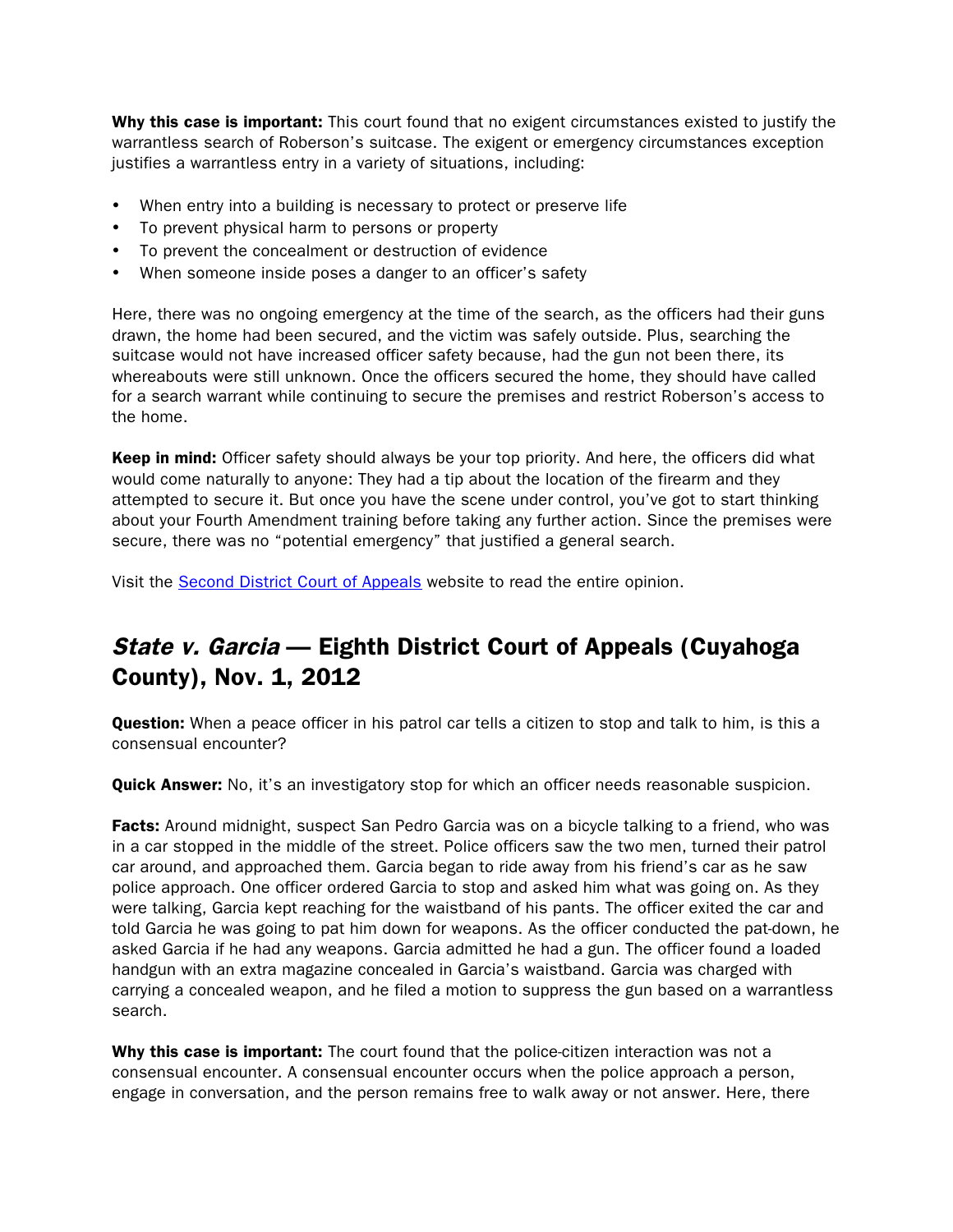was no consent because the circumstances conveyed a "show of authority" that restricted the suspect's movement: Two officers in a marked police car turned around and ordered Garcia to stop. Instead, it was an investigatory stop that wasn't justified because the officers were relying on mere hunches of drug activity and couldn't point to specific, articulable facts (such as furtive movements, criminal activity, or flight from police) that would warrant the pat-down. All the police knew was that Garcia was riding a bike and talking to his friend in a stopped car on the street.

Keep in mind: When out on your beat, you may intend to have a consensual encounter with a citizen, but remember these examples that may cause your consensual encounter to become a seizure: (1) the presence of several officers, (2) the display of a weapon by an officer, (3) physically touching the person, and (4) the use of language or tone of voice that indicates that the citizen is compelled to obey. And when you are making an investigatory stop, you must be able to point to specific, articulable facts of why you are making the stop; you can't base it on hunches or "gut feelings."

Visit the [Eighth District Court of Appeals](http://www.supremecourt.ohio.gov/rod/docs/pdf/8/2012/2012-ohio-5066.pdf) website to read the entire opinion.

# Campbell v. City of Springboro — Sixth Circuit Court of Appeals (Michigan, Kentucky, Ohio, Tennessee), Nov. 29, 2012

Question: Can a canine officer's handler be civilly liable when the canine bites a suspect in the line of duty?

**Quick Answer:** Maybe. It may depend on whether the dog's state certification remains current and whether the dog goes through periodic maintenance training.

**Facts:** Two plaintiffs sued an Ohio police officer, police chief, and their municipality, alleging that the peace officer used excessive force by allowing his canine officer, Spike, to bite them. They also alleged that the police chief failed to supervise the department's canine unit and failed to permit routine maintenance training for the canine officers.

In each case, Spike bit the plaintiffs without receiving his handler's command to do so. In the first case, plaintiff Samuel Campbell was found lying on the ground in the back yard of a home when Spike bit him. The police were at the home because they received a noise complaint, and Campbell alleged that Spike's handler made eye contact with him before Spike bit him. In the second case, police were called to a home to investigate underage drinking and arrested plaintiff Chelsie Gemperline. After being cuffed and placed in the police cruiser, Gemperline managed to wriggle one hand out of the cuffs, crawl out the cruiser window, and run into a neighbor's backyard. Officers began looking for Gemperline with Spike. Spike found her in a child's playhouse and bit her. Spike's handler had to remove the dog from Gemperline's leg.

Why this case is important: Based on the facts and circumstances of the plaintiffs' cases, the Sixth Circuit denied the police officer's motion for summary judgment, holding that the plaintiffs presented plausible claims for excessive use of force. In both cases, the plaintiffs were not armed or involved in violent, serious crime. Also, when found, neither plaintiff tried to resist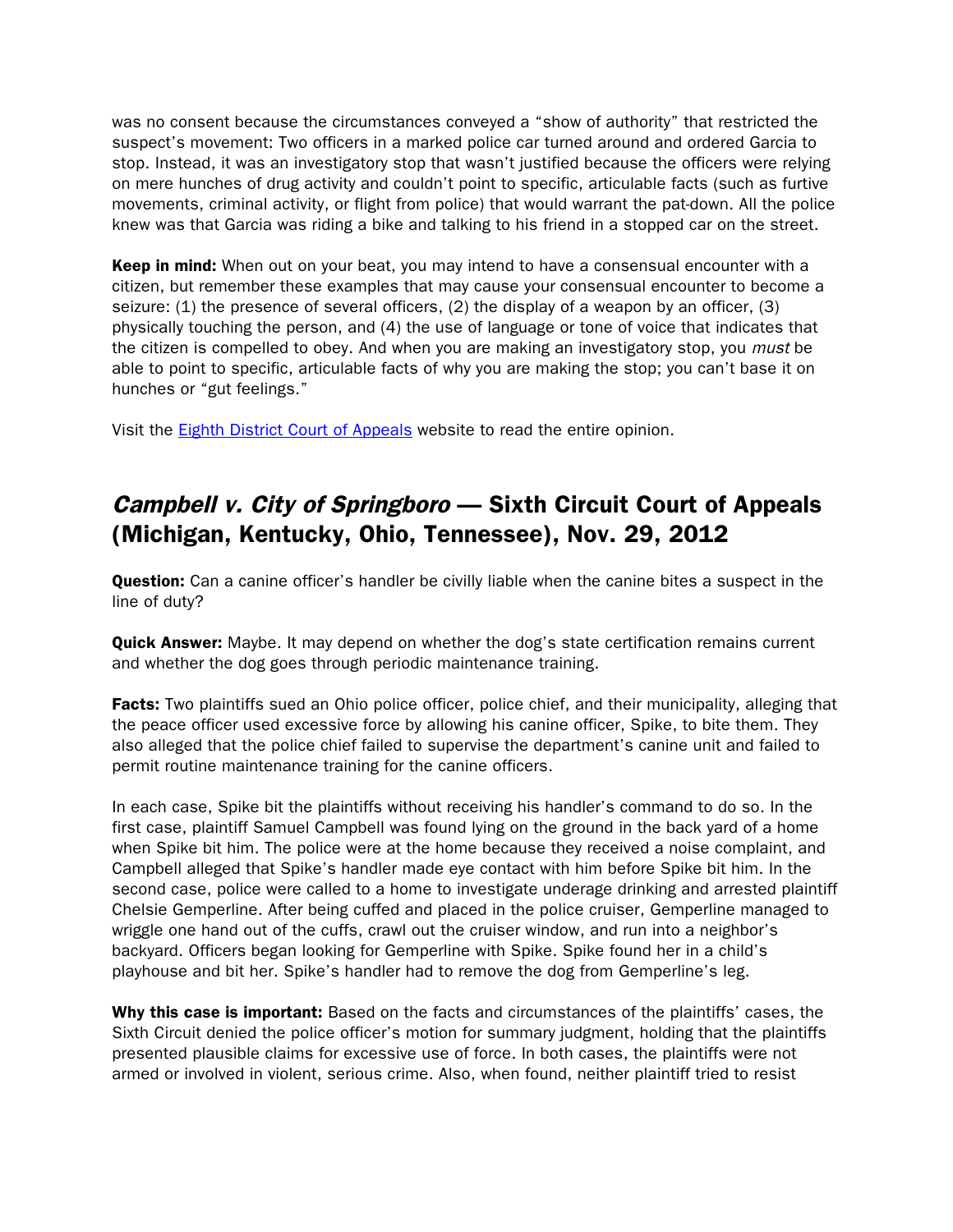arrest or flee the scene. Nor did Spike's handling officer ever give any warnings to the plaintiffs before Spike bit them.

The court also denied the police chief's motion because the plaintiffs showed evidence that the chief never approved Spike's handling officer to get maintenance training for Spike even though it was necessary to maintain the dog's obedience. Also, the chief continued to allow Spike to be in the field with his handling officer even though his Ohio canine peace officer certification had lapsed.

Keep in mind: This case shows how crucial it is to have your canine units not only keep the dogs' certifications current, but also stay up-to-date on their maintenance training. You can't predict with 100 percent certainty what your canine officer will do, but maintenance training is essential to help ensure the dog's obedience. Here, the fact that Spike's certification had lapsed and that he failed to receive any maintenance training in the months before biting the plaintiffs may be evidence that would open up a dog's handler and possibly others to civil liability.

Visit the [Sixth Circuit Court of Appeals](http://www.ca6.uscourts.gov/opinions.pdf/12a0393p-06.pdf) website to read the entire opinion.

# United States v. Oehne — Second Circuit Court of Appeals (Connecticut, New York, Vermont), Oct. 25, 2012

**Question:** If a suspect informs peace officers that he has a lawyer for a separate, unrelated charge, must officers abandon all questioning?

**Quick Answer:** No, because a suspect's request for counsel must be unambiguous. Facts: FBI agents suspected that defendant William Oehne had sexually abused a minor when he lived in Connecticut. The officers learned that Oehne was living in Virginia, where he had a pending criminal case for sexual abuse of another minor girl. The agents went to Oehne's house, placed him in handcuffs, and seated him in a police car while other officers secured the house until a search warrant could be obtained. While waiting in the car, Oehne began to talk about the minor victim's mother, so an FBI agent began to read him a *Miranda* form. As she read the first line of the form, Oehne explained that he had a lawyer. The agent asked Oehne if the lawyer was for his pending case in Virginia, and Oehne said, "Yes." The agent finished reading him the form, but he never signed it because he was handcuffed. Oehne eventually waived his Miranda rights and made several incriminating statements.

Why this case is important: The court held that Oehne never invoked his right to an attorney, so there was no *Miranda* violation. For a defendant to invoke his right to counsel, he must do so through a clear, unambiguous affirmative action or statement. When Oehne told the officers he had a lawyer, he was referring to an attorney representing him in a separate pending charge in Virginia. Oehne never requested a lawyer for the interrogation of the Connecticut crime; he merely told the officers that a lawyer represented him in an unrelated matter. And this mention didn't constitute an unequivocal request for counsel.